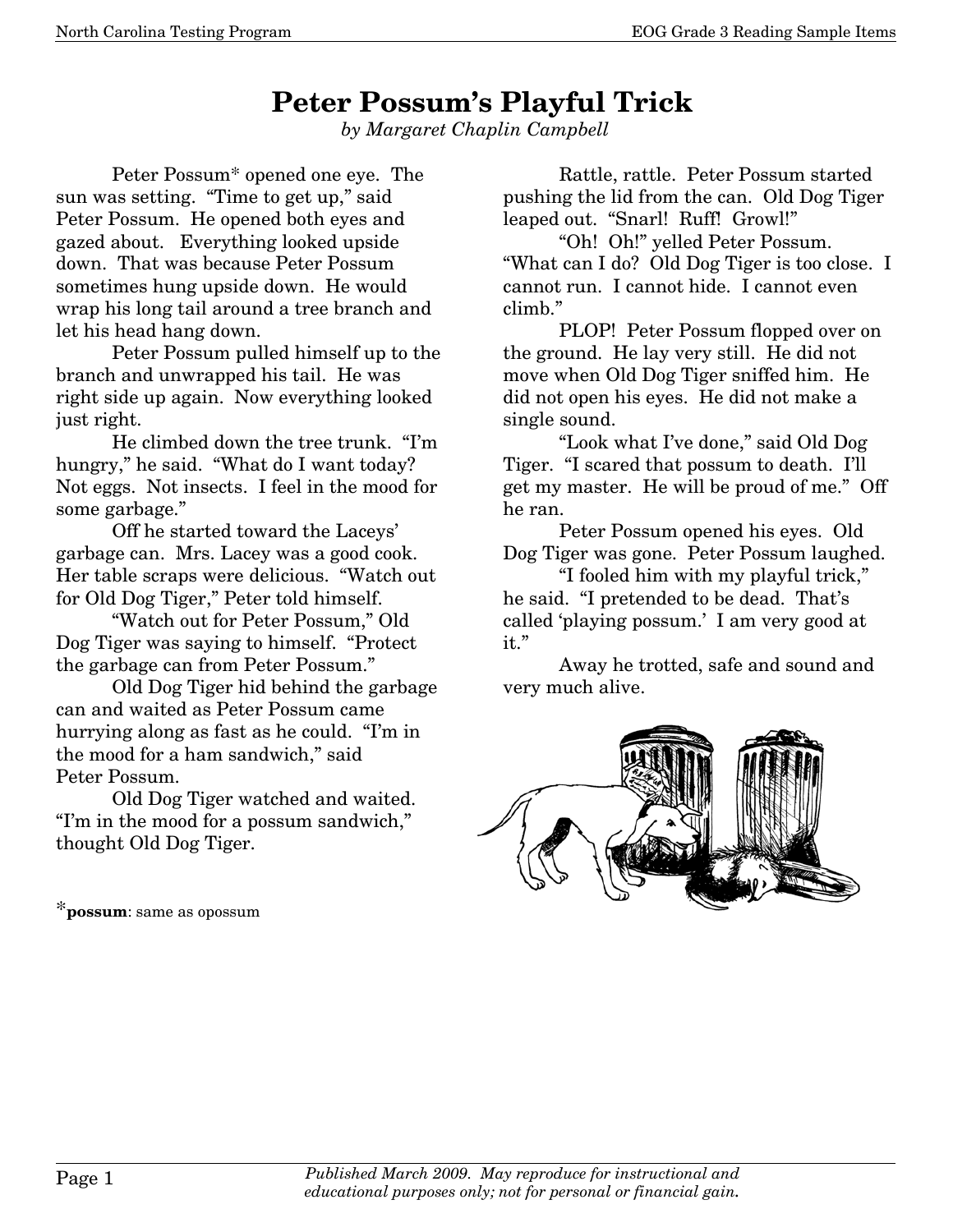- 1. What is the *main* purpose of this selection?
	- A to give the reader scientific information
	- B to persuade the reader to give food to possums
	- C to teach the reader how to protect garbage cans from possums
	- D to entertain the reader with an enjoyable story about a possum
- 2. What is this selection *mostly* about?
	- A Peter Possum going to the garbage can looking for food
	- B Peter Possum saving himself from Old Dog Tiger by tricking him
	- C Old Dog Tiger hiding behind the garbage can waiting for Peter Possum
	- D Old Dog Tiger running home to tell his master that he scared Peter Possum to death
- 3. Which statement lets the reader know that this is a make-believe story?
	- A Peter Possum climbed down the tree trunk.
	- B Peter Possum said, "I'm hungry. What do I want today?"
	- C Peter Possum started pushing the lid from the can.
	- D Peter Possum lay very still on the ground.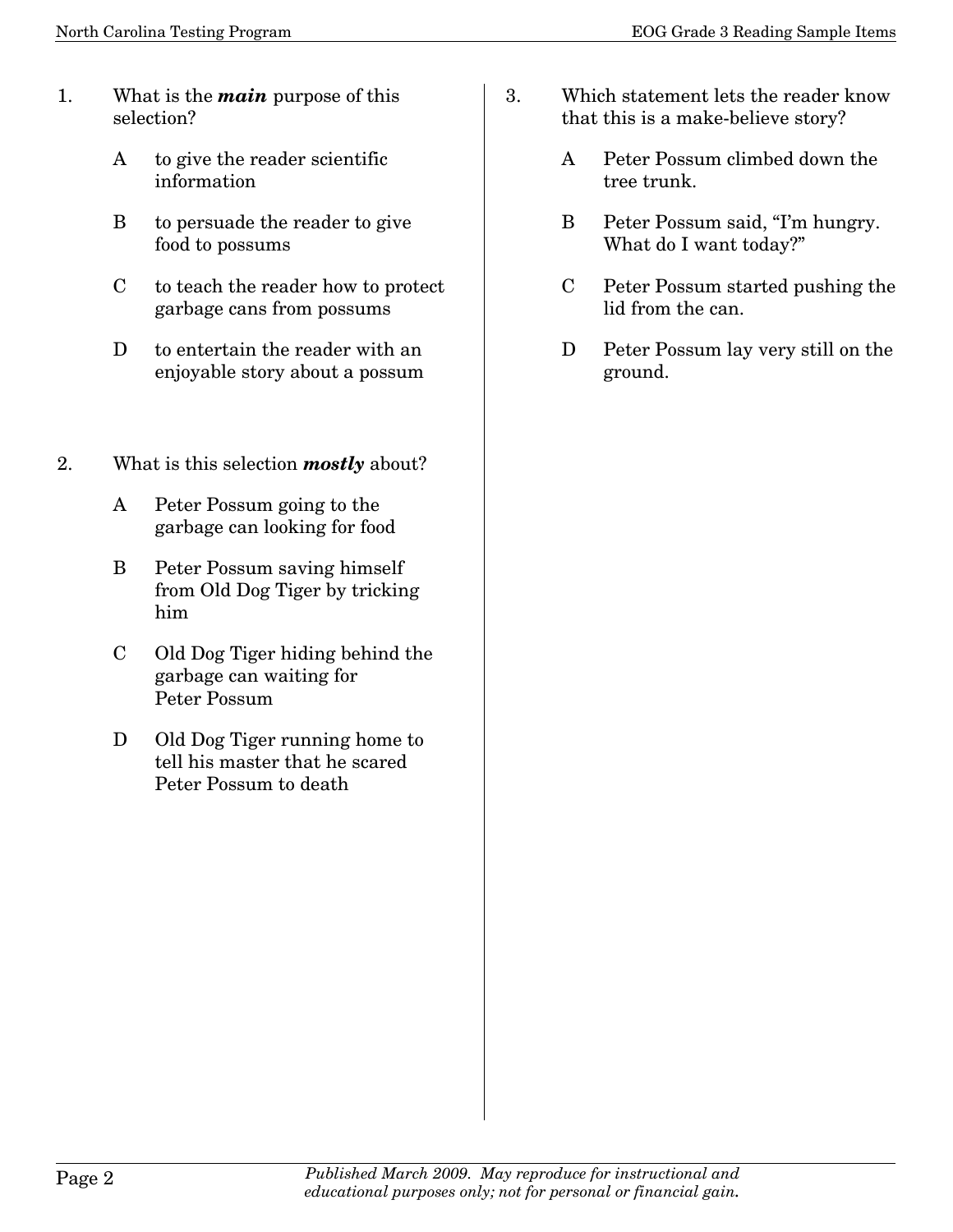- 4. How would Peter Possum most likely describe himself when he pretends to be dead?
	- A angry
	- B careless
	- C clever
	- D sad
- 5. Which word *best* describes Old Dog Tiger as he runs to tell his master that he scared the possum to death?
	- A angry
	- B curious
	- C happy
	- D lonely

## **End of Set**

*In compliance with federal law, including the provisions of Title IX of the Education Amendments of 1972, the Department of Public Instruction does not discriminate on the basis of race, sex, religion, color, national or ethnic origin, age, disability, or military service in its policies, programs, activities, admissions or employment.*